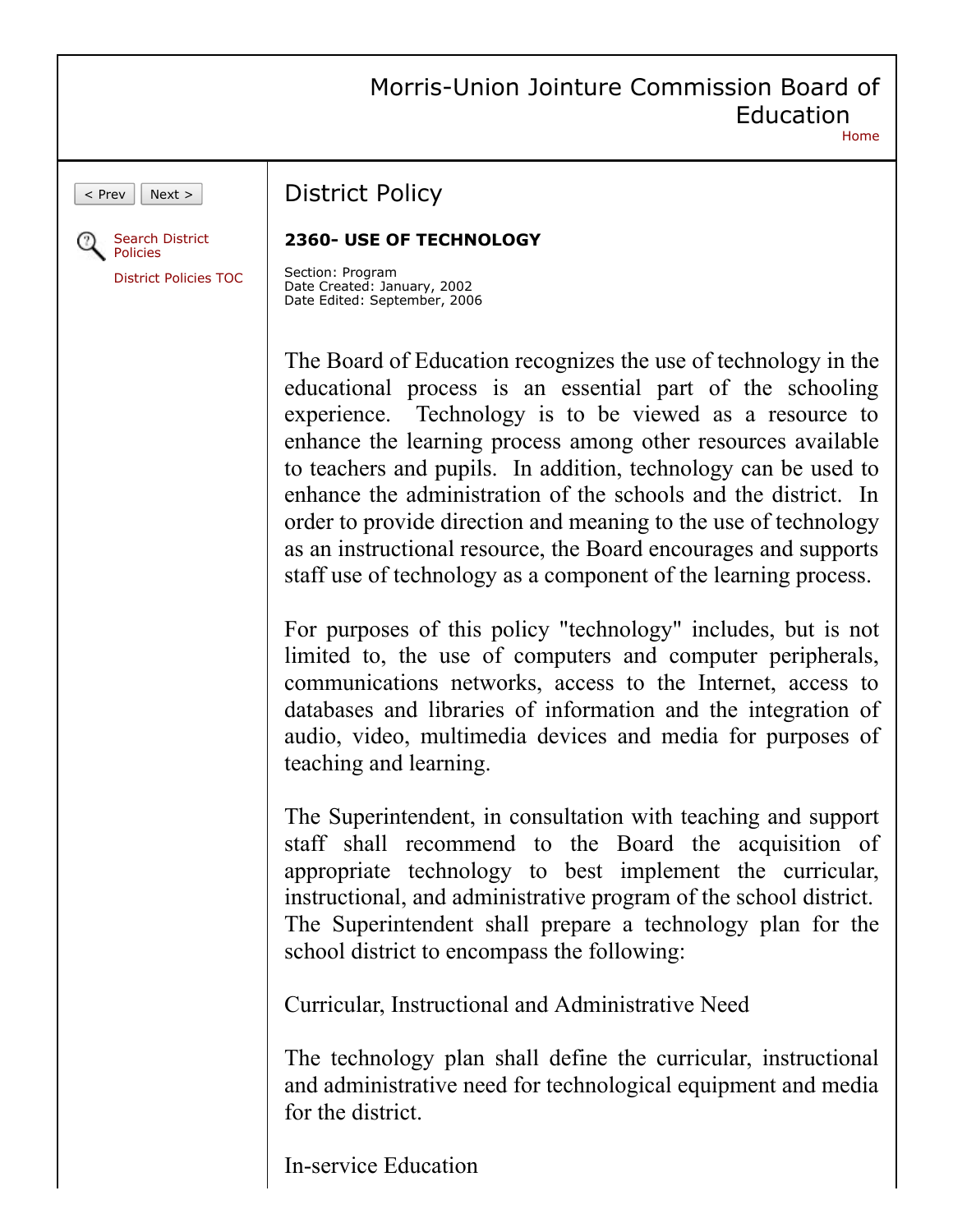The Board shall provide opportunities for school staff to participate in in-service programs on computer hardware or software programs to be used in the execution of educational and administrative tasks. In-service programs may be provided in or out of the district.

Standards, Codes and References

All technology installations shall conform to the industry standards and applicable federal, State and local statutes and codes.

Facilities Planning

In all facilities projects involving new constructions, additions, and renovations the Superintendent or designee shall ensure the plans include provisions for current and future technology needs in terms of the structural, electric/electronic, mechanical, acoustical and visual systems of the building(s). All educational specifications shall include features required for the use of instructional technology.

Computers

The school district will provide support or maintenance agreements for specified brands of computers. All other computers purchased or donated will be subject to repair only when non-allocated funding is available and therefore may remain unrepaired until funding is available.

Computer Software Acquisition and Upgrading

The school district will only support the specified upgrades and training. Staff members shall not purchase software that has not been included on a list of specified software or has been approved by the Superintendent.

The Superintendent will recommend the purchase of upgrades to software as needed. An evaluation of upgrades shall be made by appropriate personnel and no upgrade shall be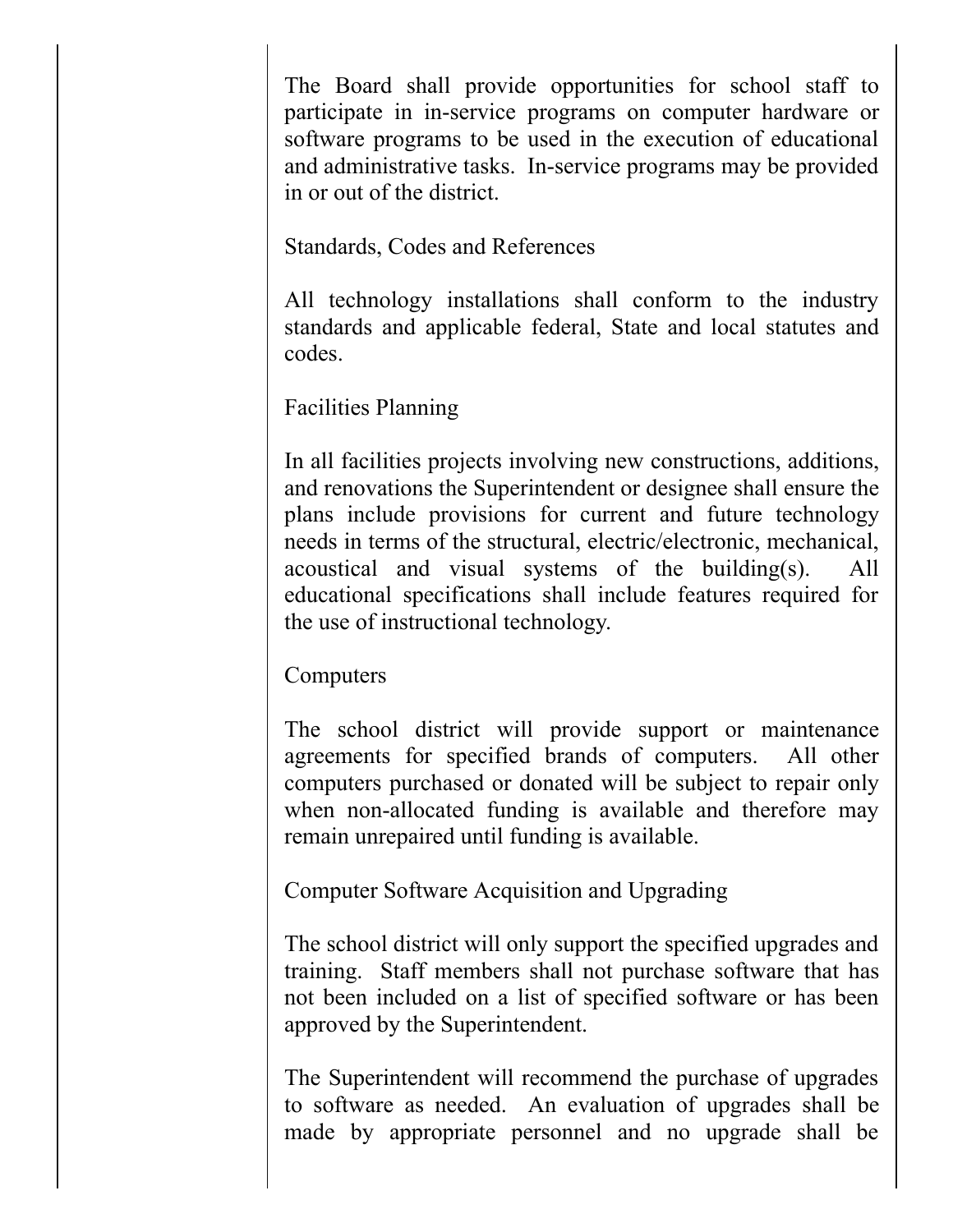purchased without the express approval of the School Business Administrator/Board Secretary.

Site Licenses

In the case where more than one copy of a software program is required, the School Business Administrator/Board Secretary shall attempt to acquire or negotiate a site license with the software vendor. In the event a site license is not possible, vendors shall be sought who will provide multiple copies at a discounted cost.

Software Copyright

All employees shall strictly adhere to the copyright laws of the United States. No software shall be copied and/or distributed except in accordance with these laws.

All software placed on media workstations or any network with public access shall be copy protected by the School Business Administrator/Board Secretary, who shall assure that individuals who have access to such programs shall not copy them without authorization.

Internal Communication (District)

The school district shall provide communication between schools by a variety of means.

External Communications

The Board encourages the use of external communications so schools may utilize the vast resources of external databases and communicate with other schools, external agencies, and businesses throughout the world. Gateways to such communications will be supported by the school district. The use of particular gateways shall be approved by the Superintendent.

Internet Safety/Protection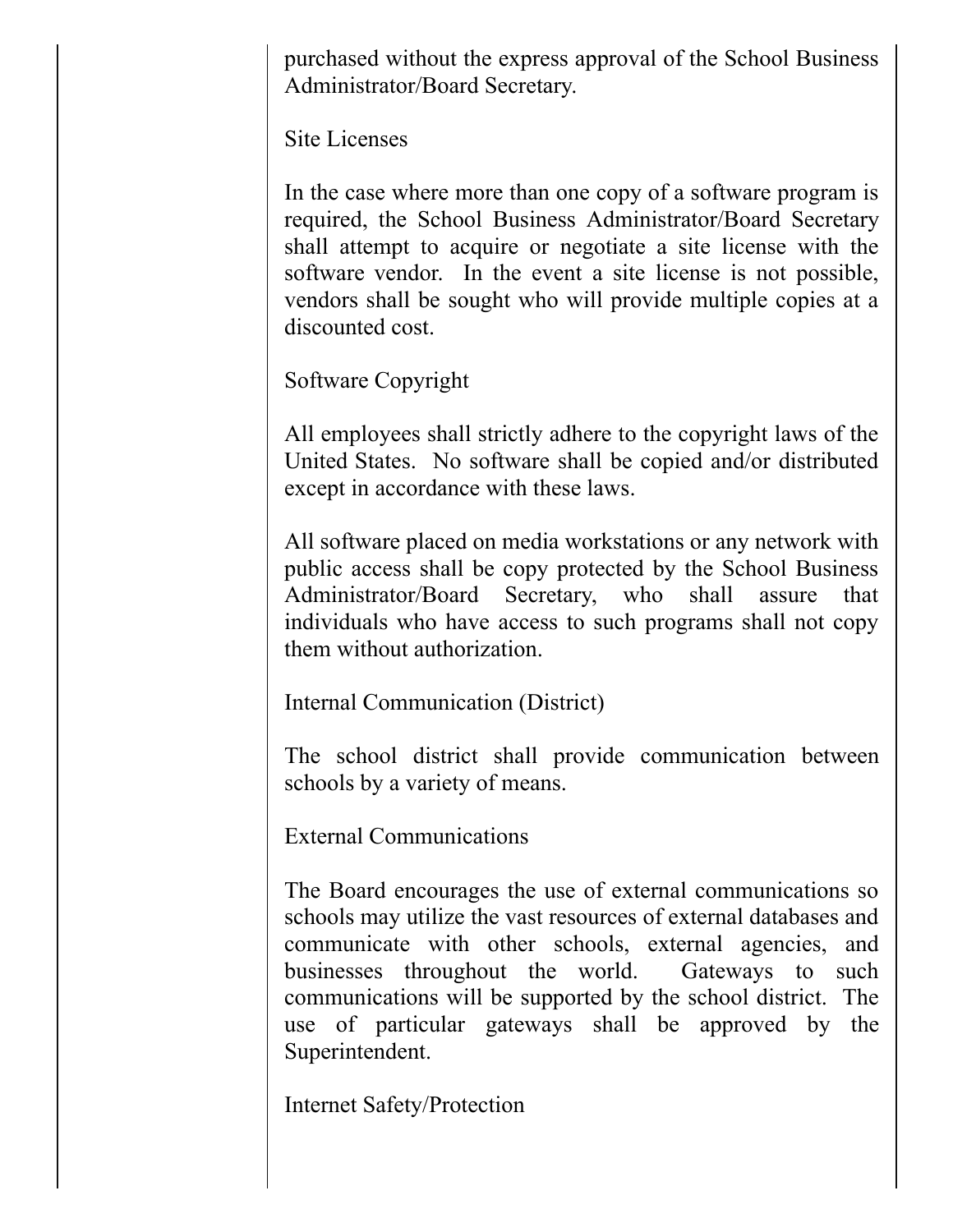The school district has installed and will maintain technology protection measures for all computer systems in the school district, including computers in the computer laboratories, classrooms, and school vocational/media centers, that block and/or filter visual depictions that are obscene, pornographic, or harmful to minors including any pictures, images, graphic image files or other visual depictions.

Notwithstanding blocking and/or filtering obscene, pornographic, and material harmful to minors, the Superintendent or his designee may determine other Internet sites that have material considered inappropriate for use by pupils and/or staff and direct the Systems Manager to block access to those sites.

The Superintendent or Business Administrator/Board Secretary shall periodically review the list of blocked Internet sites with the Systems Manager.

Computer Laboratories and Distributed Computing

In order to provide teacher, staff and pupil access to computers, the Board directs that provisions be made to provide computer access in computer laboratories, classrooms, and school libraries/media centers.

Audio/Video

All audio and/or video materials shall be used in accordance with the copyright laws of the United States. Teachers, pupils, or staff who create audio or video materials containing the voices or images of the individuals involved shall obtain proper releases from those individuals, their parent(s) or legal guardian(s) for instructional use within the school.

Informing Parents, Legal Guardians and Interested Parties

Upon request, the Building Principal shall make available to parent/legal guardians the computer hardware and software used in the district in order that a computer purchased privately for home use may be compatible with the computer and software the pupil uses in the school setting.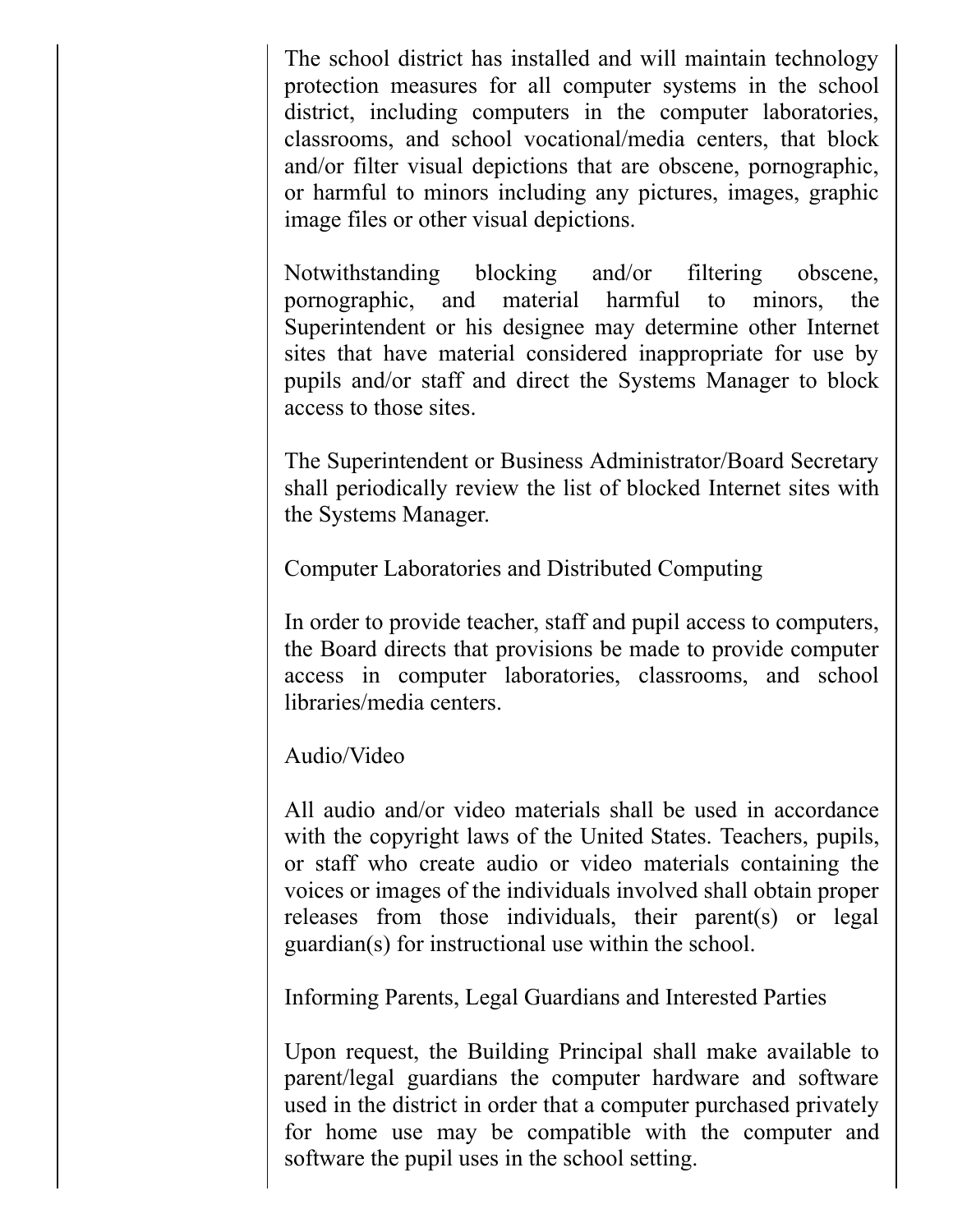## Technology Coordination

The Board shall appoint staff whose primary responsibility is technology support and data systems to assure the technology needs of the district are met in the most efficient manner possible at the lowest costs available to meet specified needs.

Broadcast Rights and Copyrights

The Board specifically retains the Broadcast rights and copyrights to all materials created by employees of the Board as part of their responsibilities to the Board. Any financial remuneration for the use of such materials shall be retained by the Board.

Computer Security

The Systems Manager and the Information and Data Manager shall develop security procedures to include, but not be limited to, the following areas:

1. Physical Security of Equipment

All computer equipment shall be maintained in a secure manner appropriate to its location.

- 2. Data Security
	- a. Back-up procedures for system files, libraries, and data shall be practiced in a timely fashion.
	- b. Disaster recovery plans shall be kept up-todate at all times.
	- c. Password protection shall be in place and updated periodically.
	- d. Resource security shall be in place to prevent unauthorized access to system files, libraries, and data.